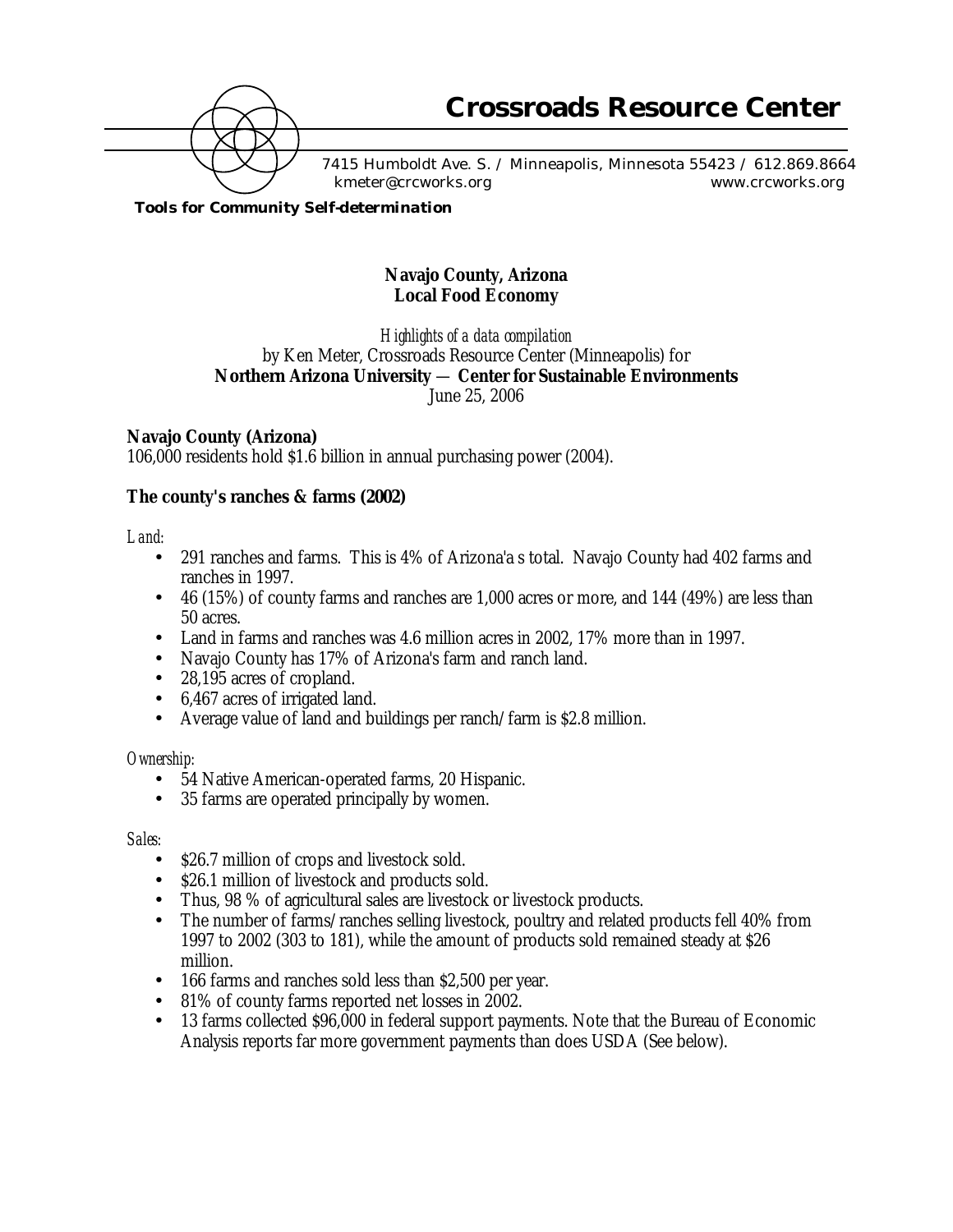# *Cattle & Dairy:*

- 207 ranches and farms hold an inventory of 22,179 cattle. 11,073 (half) were sold in 2002.
- County cattle sales totaled \$6.6 million in 1997, but similar data were not reported for 2002.
- 4,934 cattle weighing less than 500 pounds were sold by county ranchers. This is 80% of total cattle sold.
- Navajo County sold 2% of the cattle sold in Arizona in 1997.<br>• The County's cattle inventory was 32 240 in 1997
- The County's cattle inventory was  $32,240$  in 1997.
- 62% of Navajo County's cattle inventory lived on 9 ranches with 500 or more cattle (2002).
- 40% of the county's cattle ranches raised fewer than 10 animals.
- 17 farms raise 149 milk cows. 16 of these farms have less than 10 cows. One has over 100.
- 39 farms produce 5,364 tons of forage crops (hay, etc.)

*Other livestock & animal products:*

- 10 farms sell hogs and pigs (There were 19 such farms in 1997).
- 28 farms sell sheep and lambs. One of these farms has over 1,000 sheep. 19 have less than 25 sheep each.
- 7 farms sell poultry and eggs, selling a total of \$2,000 of products. This is a sharp decline from the 15 farms that sold \$16,000 of poultry and eggs five years before.
- 20 farms sell 195 laying hens.
- 2 farms sell broiler chickens.
- 2 farms sell turkeys.

*Vegetables & Melons (some farmers state that Ag Census data does not fully represent vegetable production):*

- 10 farms sell vegetables raised on 57 acres.
- 1 farm raises cantaloupes.
- 1 farm raises squash.
- 4 farms raise 44 acres of sweet corn.
- 1 farm raises tomatoes.

## *Fruits (some farmers state that Ag Census data does not fully represent fruit production):*

- The county has 23 farms with a total of 47 acres of orchards.
- 20 farms raise 34 acres of apples.
- 3 farms raise 5 acres of apricots.
- 3 farms raise 8 acres of peaches.

## *Grains:*

- 7 farms sell corn for grain.
- 6 farms sell 4,400 tons of corn for silage.
- 2 farms sell sorghum.
- 2 farms sell wheat for grain.

## *Direct and organic sales:*

- The Ag Census does not reveal how many organic products were sold in Navajo County.
- 69 farms in Arizona sold \$3.4 million of organic food products in 2002.
- 23 farms sell \$65,000 of food directly to consumers. This is a decrease of 44% in the number of farms (41 in 1997) and a 5% increase in direct sales from 1997 to 2002.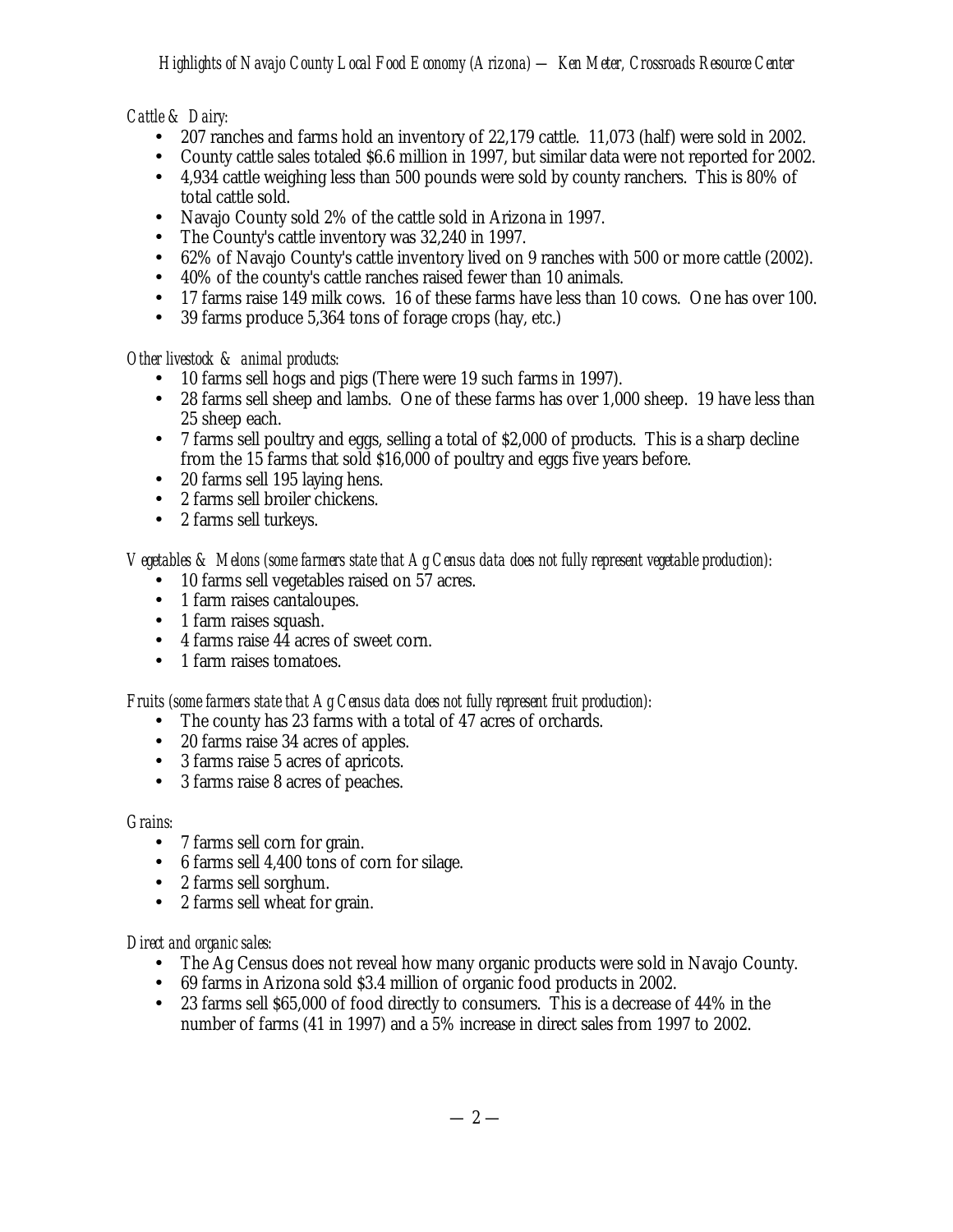#### *Ranking in Arizona:*

- Ranks first in Arizona in number of hogs and pigs.
- Ranks second in Arizona in number of goats.
- Ranks fourth in Arizona in number of sheep and lambs.
- Ranks fourth in Arizona in acres of corn for grain.
- Ranks fifth in Arizona in acres of sweet corn.

## **Balance of Cash Receipts and Production Costs (BEA):**

Navajo County ranchers and farmers sell \$28 million of food commodities per year (1998-2004 average), yet spend \$34 million to raise them, losing an average of \$6 million in production costs each year.

81% of the county's farms and ranches reported a net loss in 2002 (Ag Census). Producers have endured a total loss of \$40 million over the last 7 years, with only one year of positive cash flow selling crops and livestock. Navajo County farmers and ranchers earned \$15 million less from selling food products in 1969 than they earned in 2004 (in 2004 dollars).

Farmers and ranchers earn another \$500,000 per year of farm-related income — primarily custom work, rental income — and collect another \$400,000 of federal supports, to help cover the costs of farming (seven-year average for 1998-2004). Note that the Bureau of Economic Analysis reports far more government payments than does USDA (See above).

#### **The county's consumers:**

Navajo County consumers spend \$187 million buying food each year, including \$109 million for home use. Most of this food is produced outside the region. Only \$65,000 of food products (0.2%) are sold by farmers directly to consumers.

#### **Farm and food economy summary:**

Farmers lose \$6 million each year producing food commodities, and also spend \$14 million buying outside inputs, while consumers spend \$160 million buying food from outside. This is a total loss to the region of \$180 million of potential wealth *each year*. This loss amounts to nearly 7 times the value of all food commodities raised in the region.

#### **Navajo County: markets for food (2004):**

|                                     | millions |
|-------------------------------------|----------|
| Meats, poultry, fish, and eggs      | 28       |
| Fruits & vegetables                 | 19       |
| Cereals and bakery products         | 12       |
| Dairy products                      | 14       |
| "Other," incl. sweets, fats, & oils | 35       |